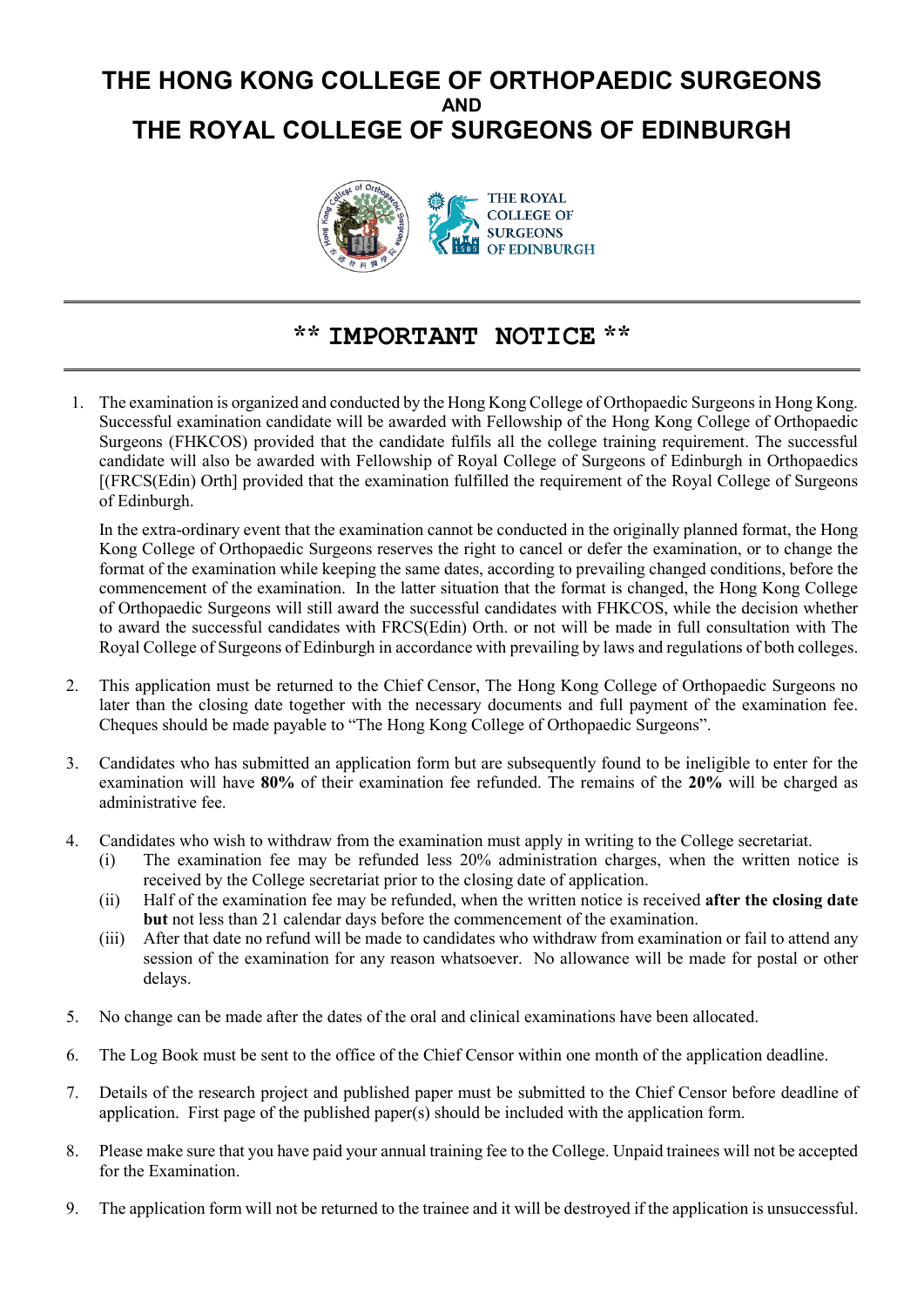## **THE HONG KONG COLLEGE OF ORTHOPAEDIC SURGEONS AND THE ROYAL COLLEGE OF SURGEONS OF EDINBURGH**

Please affix one recent passport size photo here

## **JOINT SPECIALTY FELLOWSHIP EXAMINATION IN ORTHOPAEDIC SURGERY APPLICATION FORM**

**(2022)**

| Last name of candidate<br>(in BLOCK LETTERS)                                                                                                                            |                                                                                                                     |                    |
|-------------------------------------------------------------------------------------------------------------------------------------------------------------------------|---------------------------------------------------------------------------------------------------------------------|--------------------|
| Other names in full<br>(in BLOCK LETTERS)                                                                                                                               |                                                                                                                     |                    |
| Date of birth                                                                                                                                                           | $\frac{\text{(dd/mm/yyyy)}}{}$                                                                                      | Sex                |
| Medical school                                                                                                                                                          | Degree<br><u> 1990 - Johann Barbara, martin a</u>                                                                   |                    |
| Date of full registration with the Medical Council of Hong<br>Kong (MCHK) / National Health and Family Planning<br>Commission of the People's Republic of China (NHFPC) |                                                                                                                     | (dd/mm/yyyy)       |
| Registration number of the MCHK / NHFPC                                                                                                                                 |                                                                                                                     |                    |
| Full postal address<br>(for examination notices<br>and correspondence)                                                                                                  | <u> 1989 - Johann John Stoff, deutscher Stoffen und der Stoffen und der Stoffen und der Stoffen und der Stoffen</u> |                    |
| Permanent address<br>(if different from above)                                                                                                                          |                                                                                                                     |                    |
| Telephone no.                                                                                                                                                           |                                                                                                                     | Mobile / Pager no. |
| E-mail address                                                                                                                                                          |                                                                                                                     |                    |
| Examination in Orthopaedic Surgery commencing on                                                                                                                        | wish to apply for the Joint Specialty Fellowship                                                                    |                    |
|                                                                                                                                                                         |                                                                                                                     |                    |
| Signature                                                                                                                                                               | Date<br>PLEASE NOTE: APPLICATION FORMS / DOCUMENTS / CERTIFICATES BY FAX WILL NOT BE ACCEPTED.                      |                    |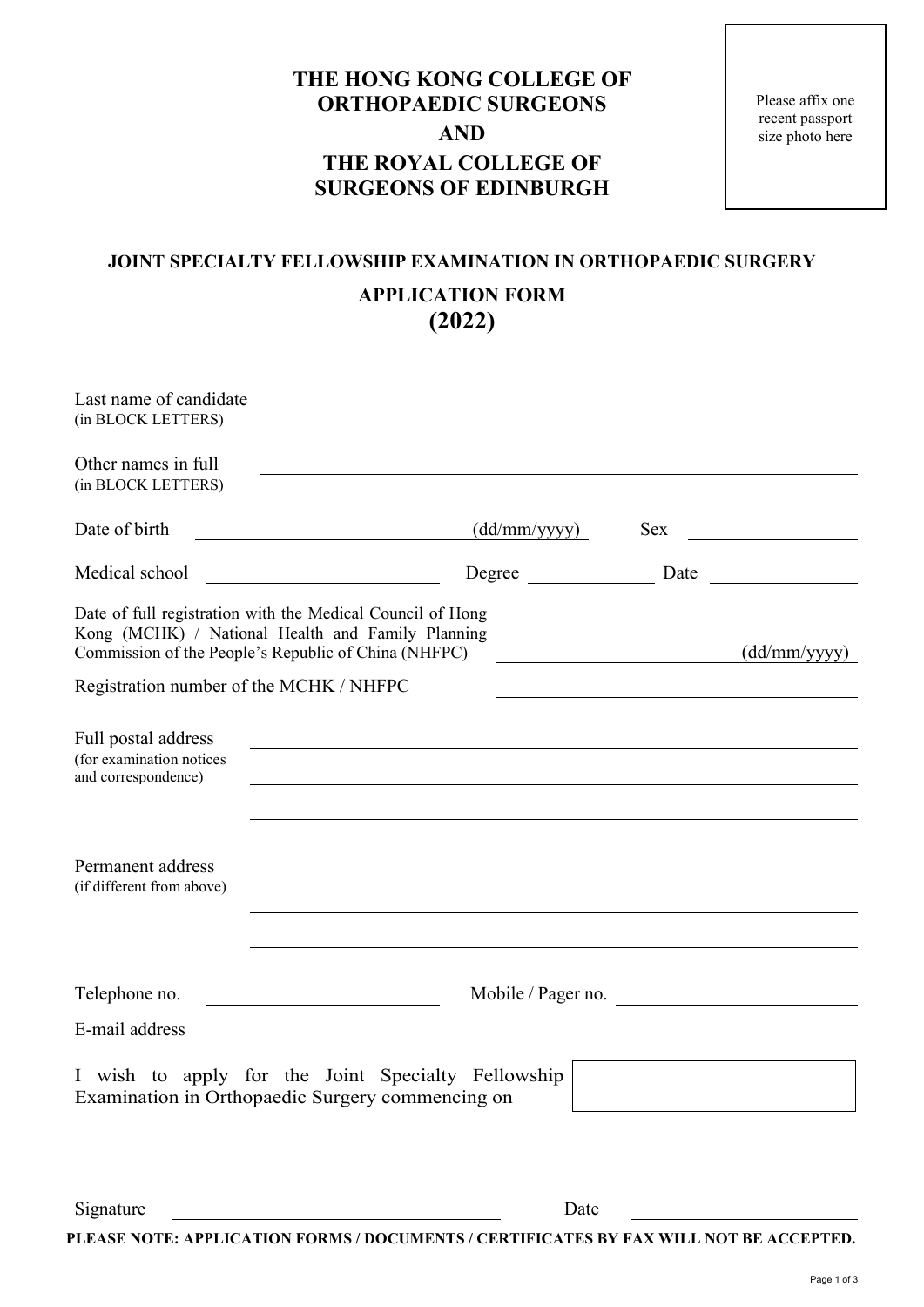## **REQUIREMENTS**

#### **An Intermediate Surgical Qualification acceptable to the HKCOS**

(attach a certified true copy)

| Title & Granting Body                                                                                                                                                                                                                                       |                                                                                                                                                                                                                               |
|-------------------------------------------------------------------------------------------------------------------------------------------------------------------------------------------------------------------------------------------------------------|-------------------------------------------------------------------------------------------------------------------------------------------------------------------------------------------------------------------------------|
| Date of Passing the Examination                                                                                                                                                                                                                             | (dd/mm/yyyy)                                                                                                                                                                                                                  |
| Date of Admission as a Higher Orthopaedic Trainee of the HKCOS                                                                                                                                                                                              | (dd/mm/yyyy)                                                                                                                                                                                                                  |
| Paper Published in Peer-reviewed Journal with First Authorship<br>(attach a copy of the front page)                                                                                                                                                         |                                                                                                                                                                                                                               |
| Title of paper                                                                                                                                                                                                                                              |                                                                                                                                                                                                                               |
| Journal name                                                                                                                                                                                                                                                | the control of the control of the control of the control of the control of the control of the control of the control of the control of the control of the control of the control of the control of the control of the control |
| Volume / Page                                                                                                                                                                                                                                               | <u> 1989 - Johann Stoff, amerikansk politiker (d. 1989)</u>                                                                                                                                                                   |
| Name of author(s)                                                                                                                                                                                                                                           |                                                                                                                                                                                                                               |
| <b>Conference Presentation</b><br>(attach a copy of the programme, including the front page and the abstract)<br>Name of conference<br><u> Alexandria de la contrada de la contrada de la contrada de la contrada de la contrada de la contrada de la c</u> |                                                                                                                                                                                                                               |
| Organizer<br><u> 1989 - Johann Stoff, Amerikaansk politiker († 1908)</u>                                                                                                                                                                                    |                                                                                                                                                                                                                               |
| Venue and Dates<br><u> 1980 - Johann Barn, mars ann an t-Amhain Aonaich an t-Aonaich an t-Aonaich ann an t-Aonaich ann an t-Aonaich</u><br>Title of paper                                                                                                   |                                                                                                                                                                                                                               |
| Name of $\text{author}(s)$                                                                                                                                                                                                                                  |                                                                                                                                                                                                                               |
| Section of the conference where the paper is presented                                                                                                                                                                                                      |                                                                                                                                                                                                                               |
| <b>Research Project (attach a summary)</b>                                                                                                                                                                                                                  |                                                                                                                                                                                                                               |
| Title                                                                                                                                                                                                                                                       |                                                                                                                                                                                                                               |
| Investigators                                                                                                                                                                                                                                               |                                                                                                                                                                                                                               |

#### **RECORD OF TRAINING**

Candidates must ensure their training rotations satisfy the requirement as stipulated in the training regulations. Candidates shall submit a print out of "Training Rotation Records" and "Summary of Training Requirement" from e-Logbook System, with a certified true copy by the candidate and the training director of corresponding hospital with official chop of the hospital. Alternatively, candidates may fill in the record of training rotation on the designated sheet provided with a certified true copy by the supervisor or training director of corresponding hospital and official chop of the hospital.